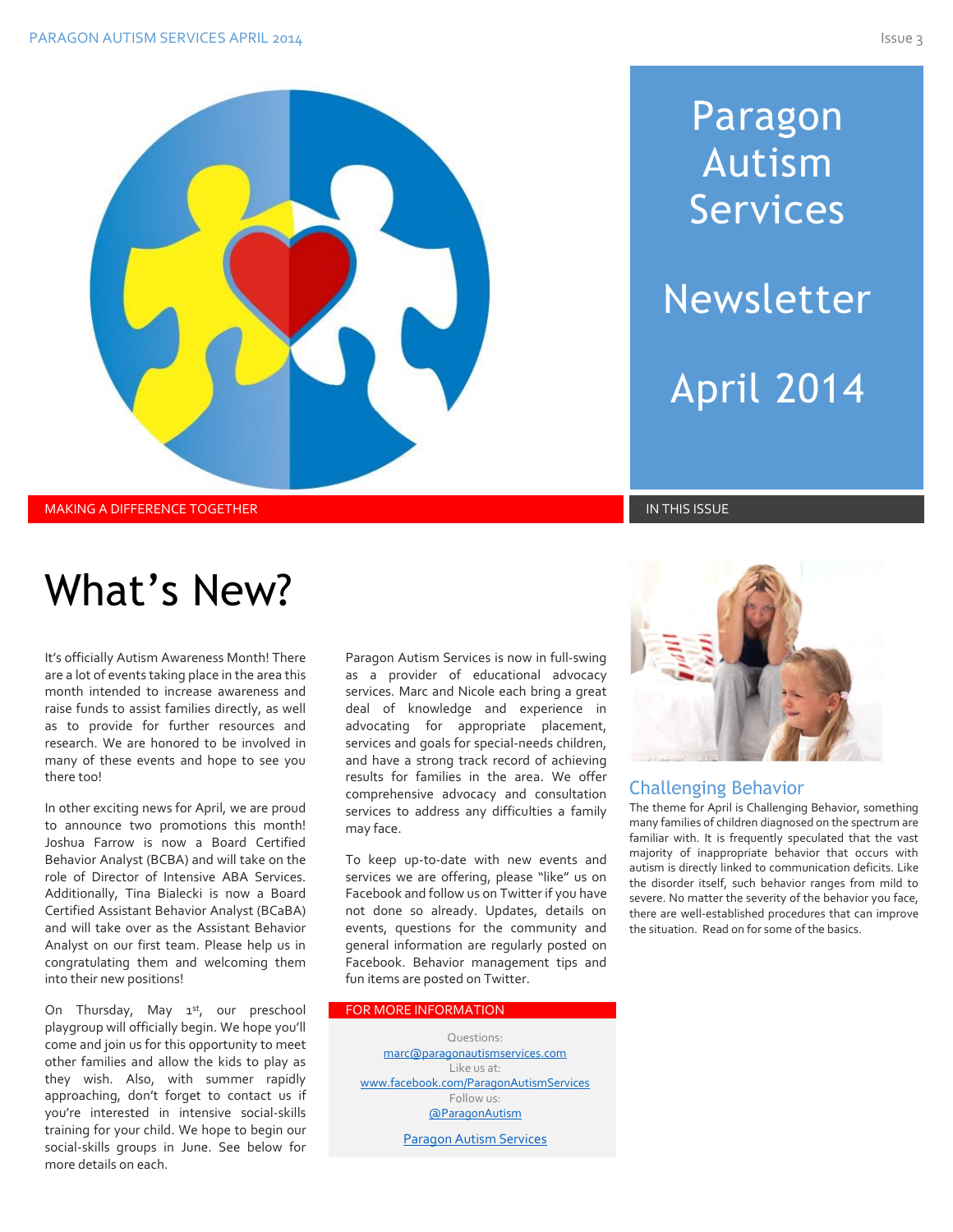### The ABCs of Behavior

In behavior analysis we frequently talk about the ABCs of behavior. This is a critical concept for understanding behavior, so let's first identify just what the ABCs are. A is for antecedent, which is what happens immediately prior to a behavior. Sometimes we call this a trigger when the relationship between the antecedent and the behavior is perfectly clear. In instances where this isn't the case, we're simply identifying what happened right before the behavior. If you hadn't already guessed, B is for behavior. When we're trying to change a behavior, we'll have identified our target behavior and defined it specifically. The C is for consequence, which, in this context, is simply what happens immediately following the behavior (reinforcement, punishment, ignoring, nothing). Although the word consequence is often used to mean punishment, here we use it to describe any event that follows a behavior, including reinforcement.

So why are the ABCs important? There are many behaviors that are perfectly transparent and easy to understand. For

example, you may know to expect a tantrum every night after dinner because your child doesn't want to take a bath. In other cases, understanding why a behavior happens may not be so easy. When this is the case, we look at the

antecedents and consequences over time and determine the function of the behavior, which answers the "why" question.

There are four functions of behavior. EVERY behavior has a function, and the function will always be one of the following four: 1. Escape/avoidance, 2. to obtain access, 3. attention, 4. sensory stimulation. To change behavior we must understand its function. The consequence we will deliver in response to a behavior is developed specifically according to the function of the target behavior. A person will abandon a behavior that no longer meets its intended function,





### Our Services

#### **Social Skills**

To better address the social needs of children diagnosed along the spectrum in the area, Paragon will soon begin two new sociallyoriented programs. The first, which will take place the first week of May, will be planned playgroup meetings for prescho0l-aged children. These meetings will take place at local recreational facilities and are designed to foster increased social contact between children and allow for a friendly environment in which they can play as they wish. Playgroups will provide a casual, free-play event. The only costs for playgroup meetings will be admission fees charged by the planned facility.

In the summer we plan to begin formal, intensive social skills training groups that are intended to develop and strengthen fundamental skills of social initiation and interaction through facilitation and reinforcement. Each group will have eight meetings that each build on the prior session. In order to help us better estimate need, contact us now if you are interested in social skills training for your child.

#### **Educational Advocacy**

Paragon Autism Services is pleased to announce that we are now offering educational advocacy and consulting services for families in Fredericksburg city, Spotsylvania, Stafford and Caroline counties. Our rate for advocacy will be \$60.00/hour and pro bono services will be offered on a limited basis to those with demonstrated need. Contact us for more information.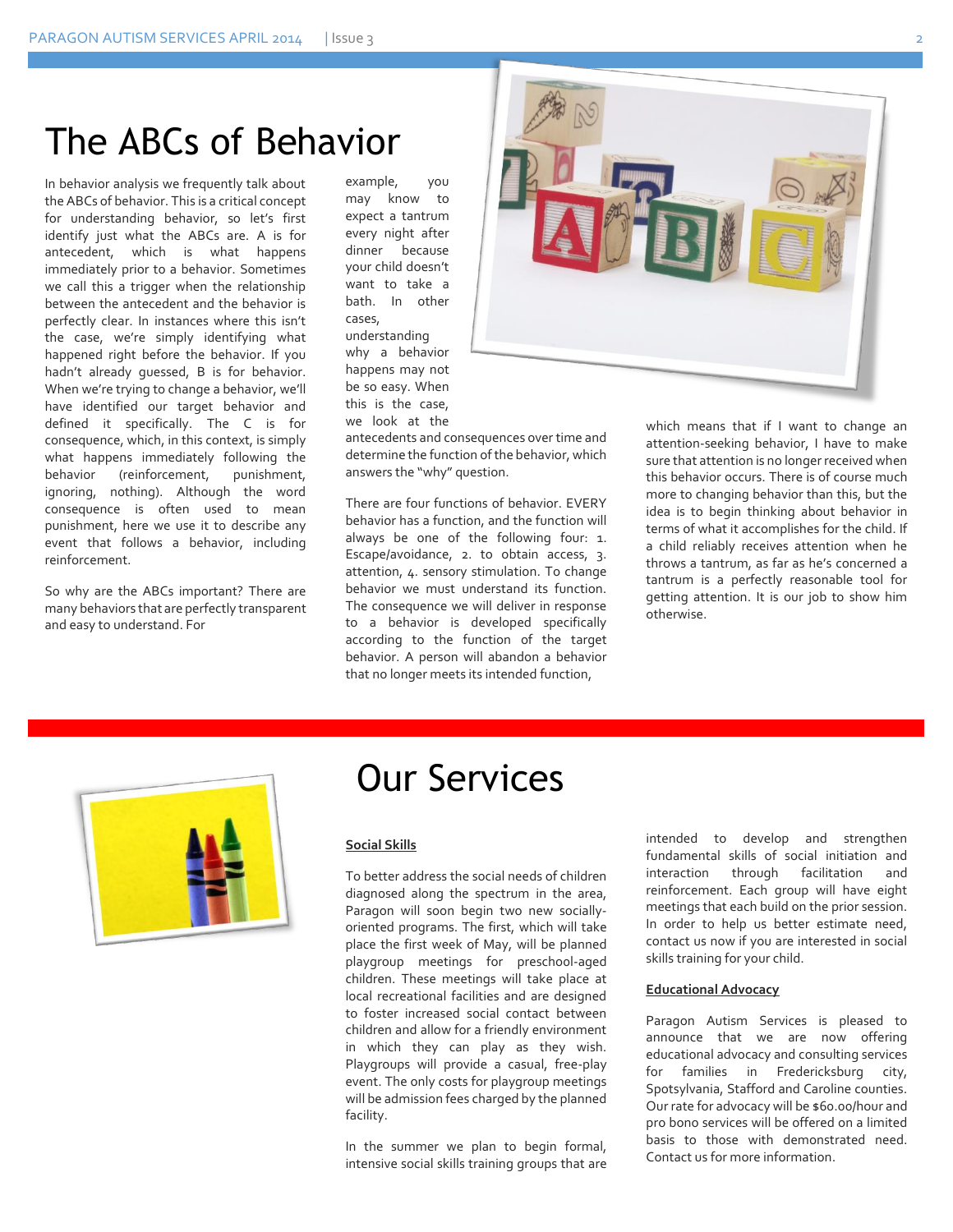#### **Community Trainings**

Our free community trainings have begun! For the next three months we'll focus on helping families with common problems. The topics for April, May and June will be, respectively, *Changing Challenging Behavior*, *Communication Strategies*, and *Toilet Training 101*.

We will continue with at least one free monthly community training to be held on the third Wednesday of each month from 6-8PM. Some additional topics for upcoming trainings will be long-term planning for special-needs children, and safety skills for children with autism.

#### **Lending Library**

We recently began a lending library at our office, and though it's a humble beginning, we hope to see it grow quickly. There are books on many autism related topics, including education, special education law, behavior analysis, skill development, as well as memoirs. Please take a look the next time you're here. Any donations will also be graciously accepted!

#### **CPR & First Aid Training**

Marc, our Community Outreach and Education Facilitator, is now a certified CPR and First Aid instructor. Paragon will soon begin offering CPR/First Aid courses to area families at a nominal cost. Additionally, Paragon is now offering CPR/Fist Aid training to local human services and educational agencies at a discounted rate. Please contact us for details.

#### AROUND TOWN

#### **FRAAG Meetings**

The Fredericksburg Regional Autism Action Group (FRAAG) meets on the fourth Thursday of every month to assess and address local needs in the autism community. Meetings are from 1-3PM at the dRC. For more information contact Kim Lett:

#### [klett@cildrc.org](mailto:klett@cildrc.org)

#### **Autism Acceptance Walk**

The Autism Society of Northern Virginia (ASNV) is holding their annual Autism Acceptance Walk on Sunday, April 27, 2014 at the Fredericksburg Fairgrounds from 1-4PM. The walk is intended to foster increased acceptance of autism and to fundraise for the ASNV's Intervention Assistance Fund, which offers mini-grants to help cover the costs of necessary treatments and services. You can help support the cause by creating your own team to walk and fundraise, or by simply joining us to walk. Paragon Autism Services has created a team to walk and fundraise, and will have a table set up for the vendor fair. There will also be a sensory-friendly carnival put on by Helping Hands. We hope to see you there!

#### FOR MORE INFORMATION

Email[: info@autismacceptance.org](mailto:info@autismacceptance.org) [www.autismacceptance.org](http://www.autismacceptance.org/) Paragon's [Team Page](http://autismacceptance.org/teams/detail/c492ca3f6b)



#### Preschool Playgroups

Come join us for our first preschool playgroup on Thursday, May 1st at Splitsville Lanes from 2:00-4:00 PM. The only cost will be the standard bowling and shoe rental fees.



#### Support Group

The positive response to our parent support group in collaboration with the Autism Society of Northern Virginia has been overwhelming. There is a clear need for more centralized information on resources and services in the area, and we hope that these meetings can be a first step in establishing this. We welcome any feedback or suggestions you can offer. Meetings will continue on the second Tuesday of each month. Childcare is provided for children on the spectrum. RSVP required.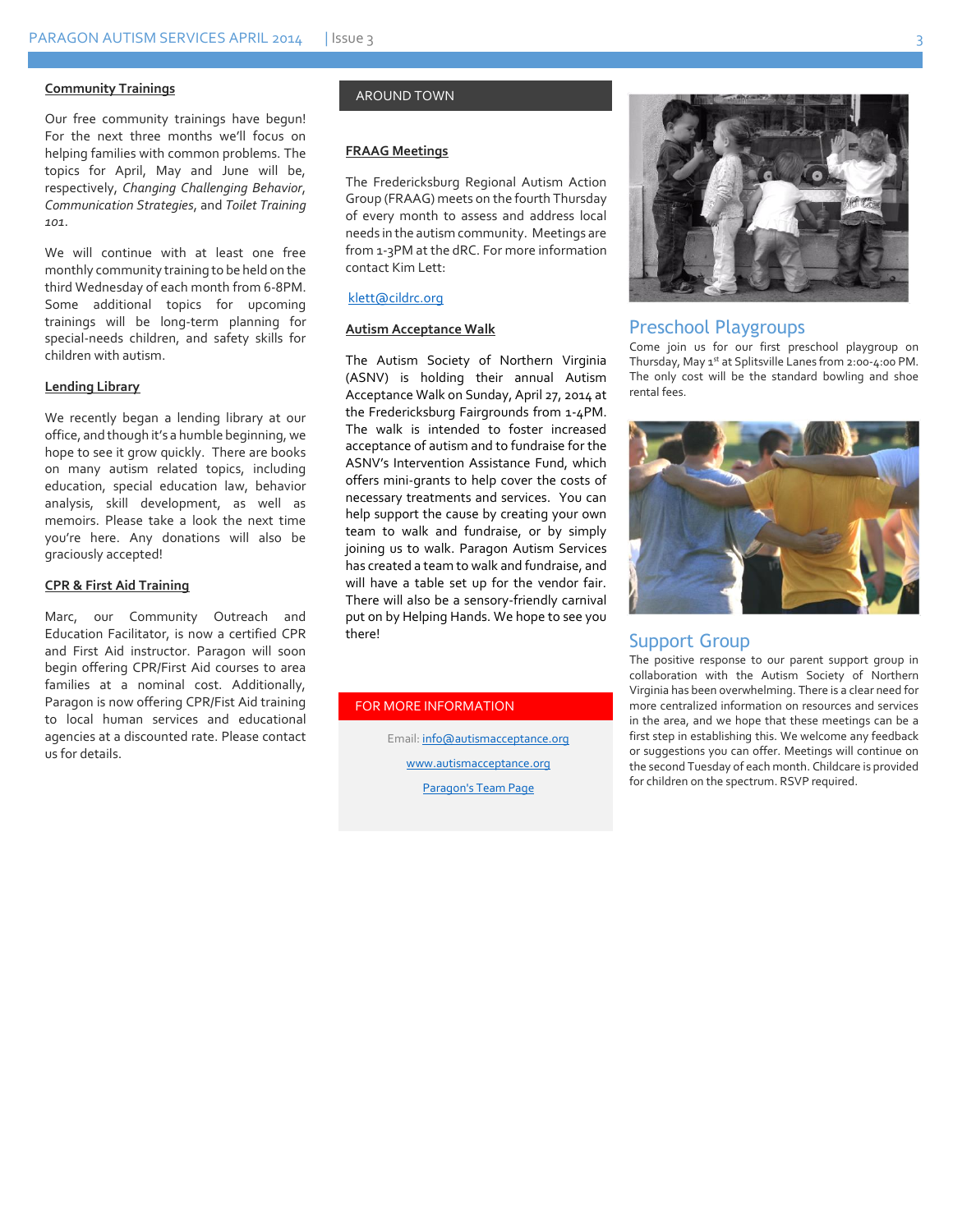### Why Behavior Matters

Parents of children diagnosed on the autism spectrum frequently encounter a difficult decision regarding behavior: Is it more difficult to invest the time, energy and emotion necessary to change the behavior, or to simply *deal* with the behavior?

The real problem with approaching the situation in this fashion is that it ignores the two critical considerations that must be taken into account in these circumstances. The first is that no matter how serious the behavior, the situation can be improved when handled correctly. This doesn't mean stopping an isolated instance of behavior, but reducing the behavior in the long term. It's true that in the short term, this can mean a child that is more upset, or a difficult situation becoming more difficult, but on the other end is the possibility of the inappropriate behavior being eliminated, and a more functional replacement behavior occurring regularly. The math of weighing the effort to change the behavior or simply deal with the behavior falls apart. The short term increase in frustration can lead to no frustration in the long term (in regards to the specific behavior).

Additionally, the emotional impact of a more upset child in the short term is outweighed by the long term benefit. It's not just the parent that benefits from lasting behavioral change. When an inappropriate behavior is successfully reduced and replaced with a more functional behavior, we increase the possibility of happiness for the child. This is best illustrated when the issue is one of communication. A child who lacks the tools to express his wants and needs is absolutely

going to experience a great deal of frustration, which in turn results in challenging behavior. When we give this child the tools they need to engage in meaningful communication, we replace the short term frustration of behavioral intervention with years of satisfaction in being able to ask for what they need.

The second consideration, and one that is sometimes neglected completely, is that we must consider the impact a child's behavior has on their ability to participate in the wider community over a lifetime, rather than just the impact of challenging behavior on the here and now. It is often the case that a family feels they can handle a child's problematic behavior, and as such, no further action is warranted. However, when it comes to inclusion in the community, the single biggest obstacle an individual will face is the barrier created by engaging in inappropriate behavior. More severe behaviors, such as aggression towards others or self-injury, will limit a child to the most restrictive and segregated environments so long as the behaviors persist. Even for a child whose family can handle the challenges created by inappropriate behavior, they will face limitations elsewhere as long as inappropriate behaviors remain a part of the child's behavioral repertoire. In order to increase participation in the community and the likelihood of more independent living, behavioral issues must be addressed. The sooner the better.



#### HEADS UP!

Paragon Autism Services will be closed the week of July 4th. In order to better plan for summer schedules with minimal interruption to services, we have decided to plan for this week with no services while maintaining our normal schedule for the rest of the summer.

### Paragon Newsletter

312 Progress St., Suite 300 Fredericksburg, VA 22401